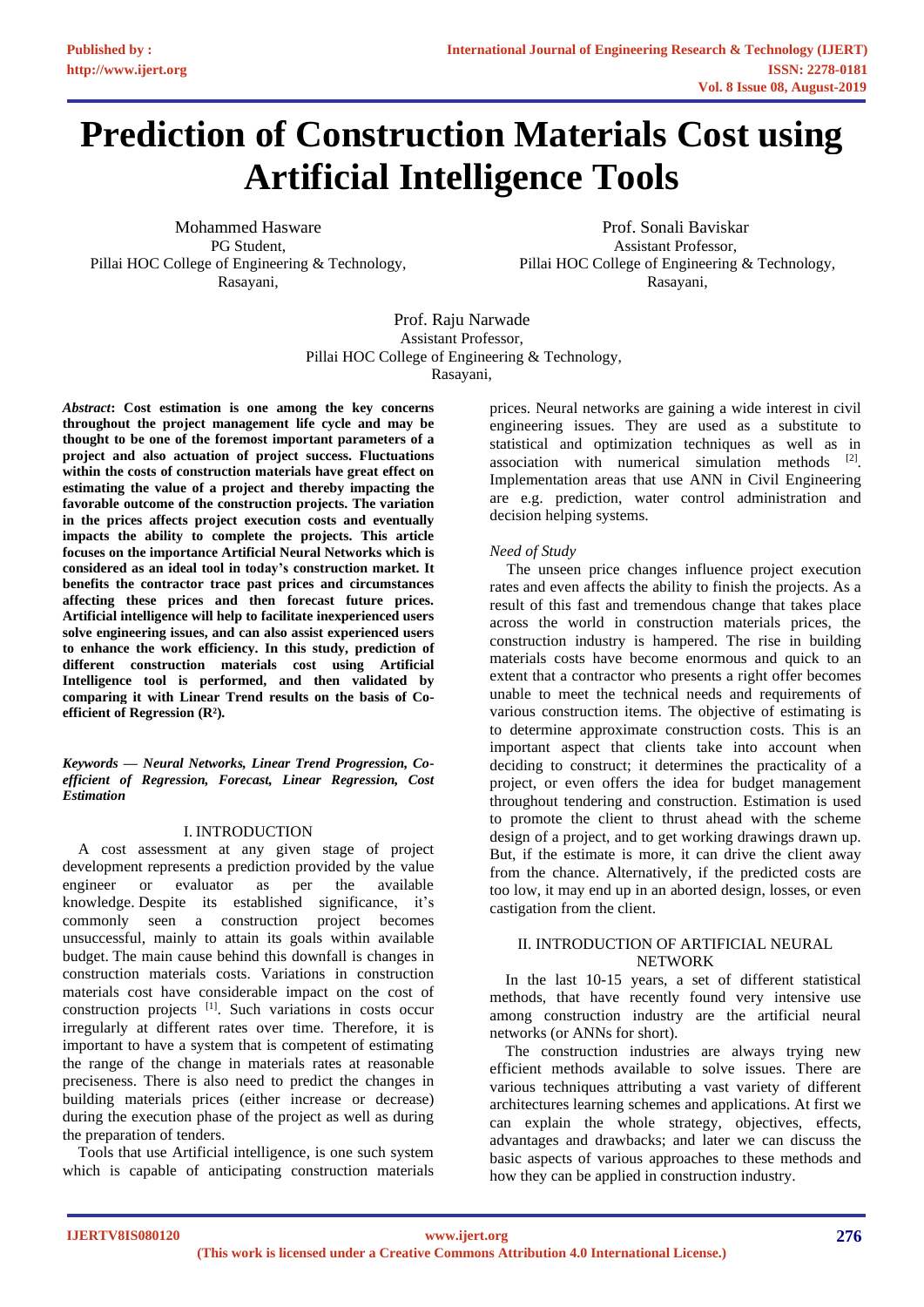Neural networks may be applied to obtain patterns and discover trends that are too complicated to be detected by either humans or different computer techniques, with their extra ordinary ability to derive sense from complicated or unclear data. A well designed neural network can be looked upon of as an "expert" in the kind of information it has been given to examine.



Fig. 1: Neural Network

The most significant thing to keep in mind about all Artificial Neural Networks methods is that they operate best if they are concerning with non-linear dependence between the inputs and outputs. Artificial Neural Networks (ANNs) can be employed to describe or to seek out linear relationship as well, but the ultimate result might often be worse than that if using another easier standard applied math techniques. Owing to the fact that at the start of experiments we frequently don't understand whether or not the responses are associated with the inputs in a exceedingly linear or in a nonlinear means, a decent recommendation is to try undertake or ever some standard applied math technique for decoding the information parallel to the employment of ANNs [3].

## III. METHODOLOGY

A detailed methodology is explained in this section, to predict prices of construction materials for future 5 years and various other benefits that can be extracted from the

model. The prediction is done on the basis of data from past 13 years, for 10 most commonly used materials in construction industry.

The methodology comprises of 3 main steps to predict the cost:

- Firstly a detail site survey and case studies to collect quantitative and qualitative data.
- Secondly select a set of proper input to simulate in the neural network based software for obtaining the desire output. Software used is MATLAB.
- Finally analyzing the output and validating it by comparing with linear trend method of forecasting.

### *Designing a Neural Network*

Workflow can be explained as follows:

- **Data Preparation**: Data from 2006 to 2018 is collected from various sources for 10 most commonly used materials. It is jotted down in tables for clear understanding.
- **Neural Network Creation**: From various neural network tools, MATLAB is finalized for performing the prediction. Various .m files are created which contain the code for developing the model.
- **Configuration of Inputs and Outputs:** The table is converted to text files which are readable in MATLAB format. These text files (for 13 years data) are then inputted to our code. And, finally the output (5 years prediction) is also converted into text files which are readable and accessible to us.
- **Performance optimization by tuning network's parameters:** Weights/Constants are adjusted as per the pattern of inputs to optimize our performance. 5 Epochs/Iterations are set to obtain best validation performance.
- **Training the network:** Run the main file (Untitled.m) in MATLAB to obtain the results.
- **Validating the result:** The result is compared with results obtain from linear trend method on the basis of co-efficient of regression constant.



Fig. 2: Workflow of Neural Network Design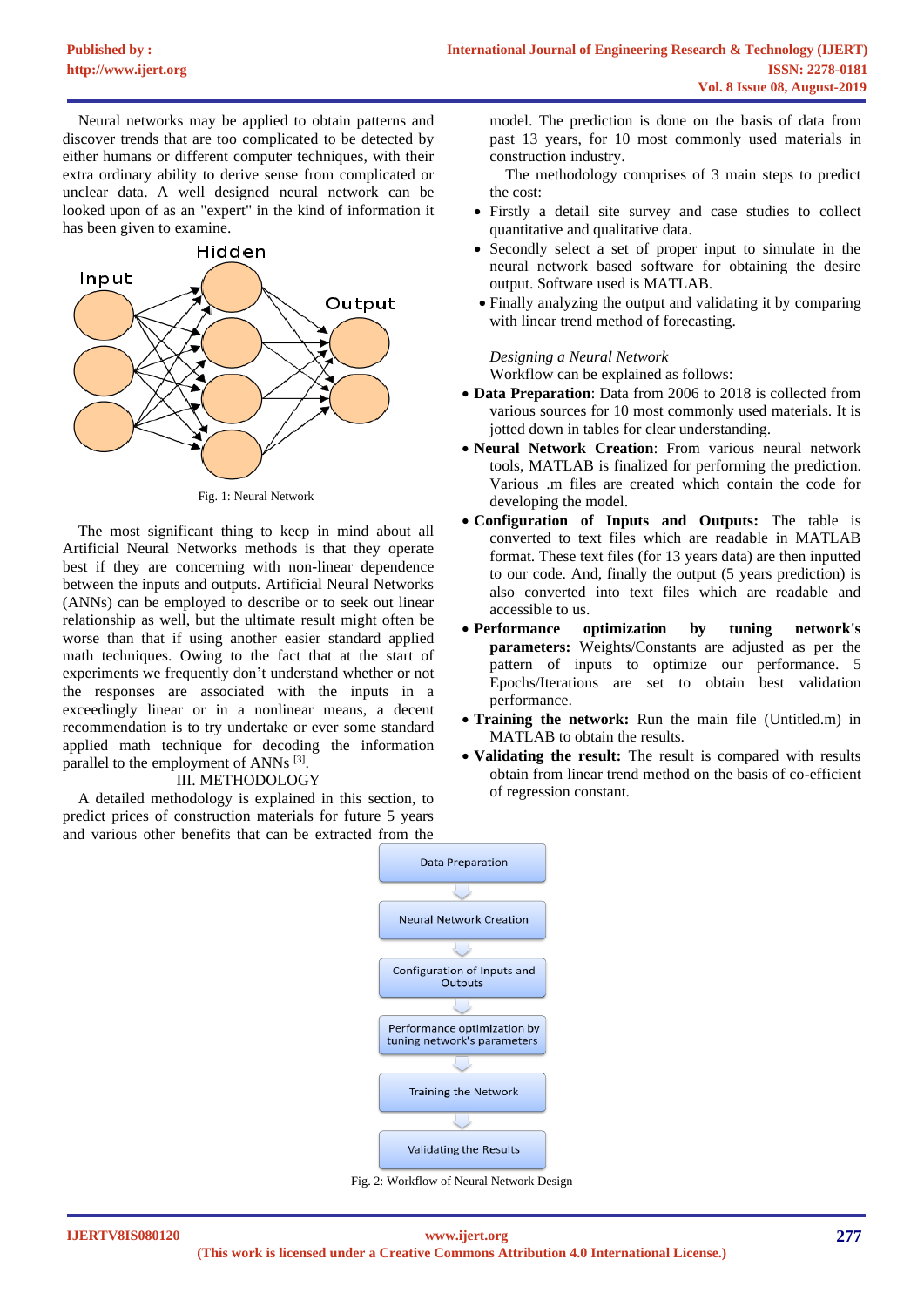## IV. DATA COLLECTION

Numerous construction materials are used on construction site. Materials selected in this collection are on the basis of their high frequency of use and necessity.

The data is collected  $[4]$ ,  $[5]$ ,  $[6]$  from District Schedule Rates (DSR) of Raigad and Mumbai regions, by actual site visits on various construction sites, retail markets, and online sources, for past 13 years. Below is Data Analysis Table showing Rates of basic construction materials from year 2006 to 2018.

|      | <b>Price of Materials</b> |                |               |             |              |             |               |                   |                |            |
|------|---------------------------|----------------|---------------|-------------|--------------|-------------|---------------|-------------------|----------------|------------|
|      | <b>Aggregate</b>          | <b>Brick</b>   | <b>Cement</b> | <b>Sand</b> | <b>Steel</b> | Crush       | <b>Rubble</b> | <b>Shuttering</b> | <b>Binding</b> | Labour     |
| Year | (Rs/cum)                  | (Rs/No)        | (Rs./Bag)     | (Rs/cum)    | (Rs./kg)     | <b>Sand</b> | $(Rs$ ./cu    | <b>Plywood</b>    | <b>Wire</b>    | (Skilled)  |
|      |                           |                |               |             |              | (Rs/cum)    | $\mathbf{m}$  | (Rs./Sqm)         | (Rs./kg)       | (Rs./Head) |
| 2006 | 705                       | 2.5            | 245           | 600         | 27           | 600         | 332           | 282               | 35             | 156        |
| 2007 | 811                       | 4              | 245           | 650         | 29           | 670         | 385           | 300               | 38             | 151        |
| 2008 | 987                       | 3.6            | 245           | 700         | 31           | 710         | 440           | 320               | 42             | 200        |
| 2009 | 882                       | 3.6            | 268           | 800         | 34           | 750         | 480           | 350               | 47             | 250        |
| 2010 | 829                       | 3.8            | 260           | 900         | 38           | 800         | 519           | 372               | 50             | 325        |
| 2011 | 883                       | $\overline{4}$ | 255           | 950         | 29.5         | 850         | 630           | 418               | 76             | 300        |
| 2012 | 918                       | 4.5            | 260           | 900         | 44           | 810         | 405           | 530               | 65             | 350        |
| 2013 | 1000                      | $\overline{5}$ | 310           | 1009        | 50           | 950         | 475           | 450               | 57             | 436        |
| 2014 | 1175                      | 5              | 290           | 1147        | 45           | 1050        | 500           | 485               | 60             | 450        |
| 2015 | 1236                      | 6              | 315           | 1236        | 40           | 1130        | 530           | 500               | 64             | 500        |
| 2016 | 1170                      | $\overline{5}$ | 330           | 1320        | 41           | 1050        | 610           | 530               | 65             | 600        |
| 2017 | 1080                      | 5.5            | 345           | 1410        | 42           | 1000        | 650           | 570               | 66             | 700        |
| 2018 | 1060                      | 6              | 350           | 1500        | 43           | 1060        | 706           | 602               | 67             | 800        |

Table 1: Rates of construction materials from year 2006 to 2018

#### V.RESULTS AND DISCUSSION

#### **Output - Neural Network in MATLAB & Linear Trend Progression (in Excel)**

In MATLAB (Neural Network), the data for last 13 years of the construction materials is used as inputs, and its corresponding data for next 5 years are obtained as outputs.

 Similarly, using Excel the data for last 13 years of the construction materials is used as inputs (Prices are Known\_y's and Years from 2006-2018 are Known\_x's), and its corresponding data for next 5 years as outputs; for respective year i.e. X (required) the new y-value is obtained.

|                                | <b>Predicted Prices in MATLAB as per Year</b> |      |      |      |      |           |        | <b>Predicted Prices in EXCEL as per Year</b> |        |        |        |
|--------------------------------|-----------------------------------------------|------|------|------|------|-----------|--------|----------------------------------------------|--------|--------|--------|
| <b>Materials</b>               | 2019                                          | 2020 | 2021 | 2022 | 2023 |           | 2019   | 2020                                         | 2021   | 2022   | 2023   |
|                                |                                               |      |      |      |      |           |        |                                              |        |        |        |
| ggregate $(Rs/cum)$            | 1470                                          | 1470 | 1372 | 1519 | 1617 |           | 1213.5 | 1246.9                                       | 1280.3 | 1313.7 | 1347   |
|                                |                                               |      |      |      |      |           |        |                                              |        |        |        |
| rick (Rs./No.)                 | 6.75                                          | 7.88 | 7.88 | 8.78 | 7.08 |           | 6.2    | 6.5                                          | 6.71   | 6.96   | 7.2    |
|                                |                                               |      |      |      |      |           |        |                                              |        |        |        |
| ement $(Rs.Bag)$               | 386                                           | 403  | 398  | 403  | 460  |           | 352.38 | 361.87                                       | 371.35 | 380.84 | 390.32 |
| and (Rs./cum)                  | 1514                                          | 1514 | 1413 | 1565 | 1665 |           | 1530.2 | 1605                                         | 1679   | 1753.4 | 1827.8 |
|                                |                                               |      |      |      |      |           |        |                                              |        |        |        |
| teel $(Rs/kg)$                 | 47                                            | 50   | 54   | 56   | 59   |           | 47.71  | 49.10                                        | 50.50  | 51.89  | 53.28  |
| rush sand (Rs./cum)            | 967                                           | 1011 | 1055 | 1099 | 1143 |           | 1168.1 | 1209.3                                       | 1250.6 | 1291.9 | 1333.1 |
| ubble (Rs./cum)                | 769                                           | 769  | 717  | 794  | 846  |           | 674.23 | 697.34                                       | 720.45 | 743.56 | 766.67 |
|                                |                                               |      |      |      |      | <b>VS</b> |        |                                              |        |        |        |
| huttering plywood<br>(Rs./Sqm) | 659                                           | 659  | 615  | 681  | 725  |           | 624.46 | 650.93                                       | 677.41 | 703.88 | 730.35 |
|                                |                                               |      |      |      |      |           |        |                                              |        |        |        |
| inding wire $(Rs/kg)$          | 70                                            | 75   | 70   | 79   | 83   |           | 74.62  | 77.23                                        | 79.85  | 82.46  | 85.08  |
|                                |                                               |      |      |      |      |           |        |                                              |        |        |        |
| Labour (skilled)<br>(Rs./Head) | 783                                           | 823  | 923  | 1003 | 1144 |           | 760.81 | 812.15                                       | 863.50 | 914.85 | 966.19 |

Below table shows predicted values from year 2019 to 2023.

Table 2: Outputs obtained from Neural Network (MATLAB) & Linear Trend Progression (Excel)

**IJERTV8IS080120 (This work is licensed under a Creative Commons Attribution 4.0 International License.) <www.ijert.org>**